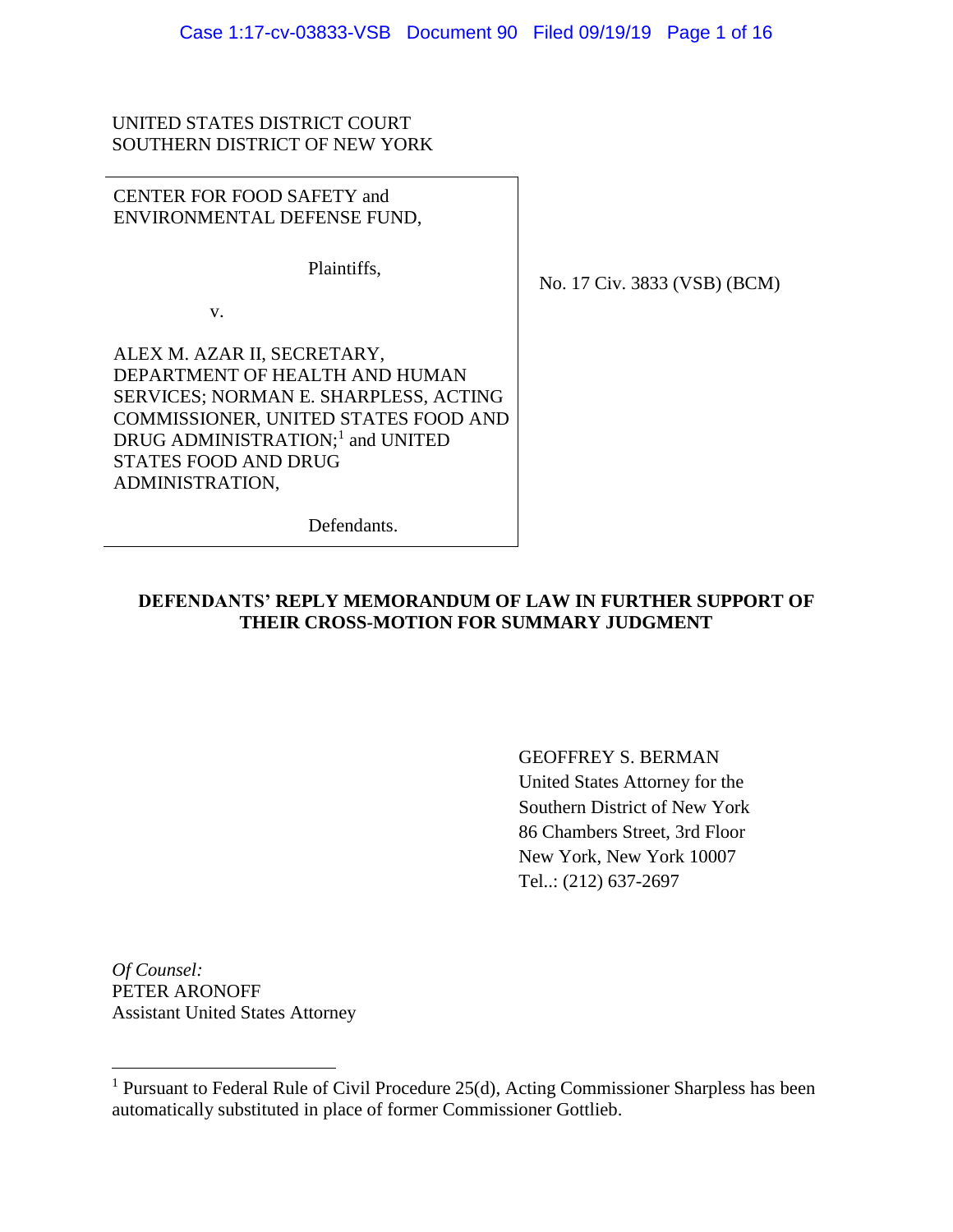## **CONTENTS**

| I. THE FDCA DOES NOT MANDATE NOTIFICATION OR RECORDKEEPING2    |  |
|----------------------------------------------------------------|--|
|                                                                |  |
|                                                                |  |
| II. ALLOWING VOLUNTARY NOTIFICATION DOES NOT SUBDELEGATE FDA'S |  |
|                                                                |  |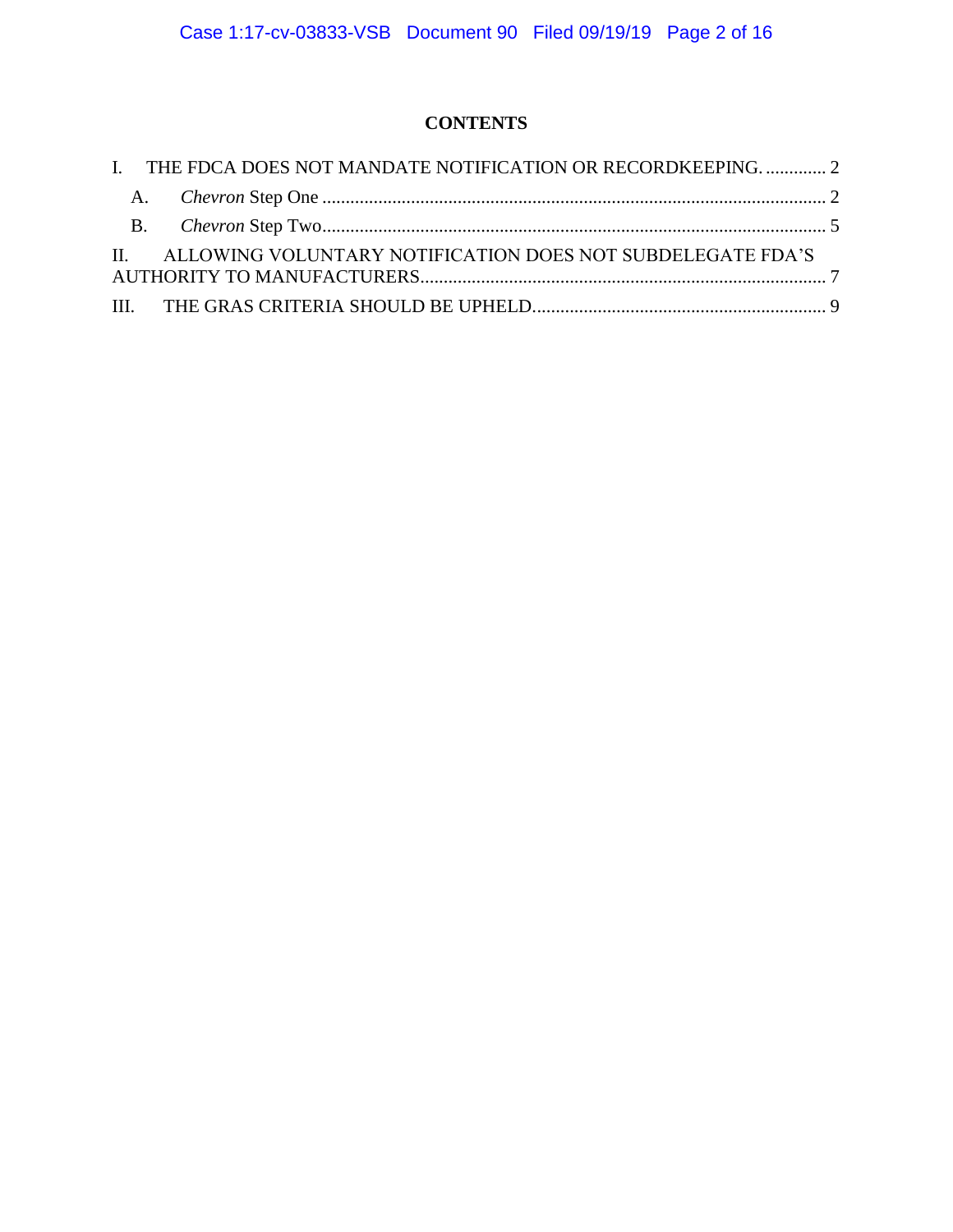## **AUTHORITIES**

## **Cases**

| Chevron, U.S.A., Inc. v. Natural Res. Def. Council, Inc., |  |
|-----------------------------------------------------------|--|
|                                                           |  |
| Cooling Water Intake Structure Coalition v. EPA,          |  |
|                                                           |  |
| Dalton v. Specter,                                        |  |
|                                                           |  |
| Fund for Animals v. Kempthorne,                           |  |
|                                                           |  |
| King v. Burwell,                                          |  |
|                                                           |  |
| Loving v. IRS,                                            |  |
|                                                           |  |
| Michigan v. EPA,                                          |  |
|                                                           |  |
| Nat'l Park & Conservation Ass'n v. Stanton,               |  |
|                                                           |  |
| NRDC v. FDA,                                              |  |
|                                                           |  |
| R.H. Johnson & Co. v. SEC,                                |  |
|                                                           |  |
| Rodriguez v. United States,                               |  |
|                                                           |  |
| Russello v. United States,                                |  |
|                                                           |  |
| Whitman v. Am. Trucking Ass'ns,                           |  |
|                                                           |  |

## **Statutes**

# **Regulations**

|--|--|--|--|

## **Other Authorities**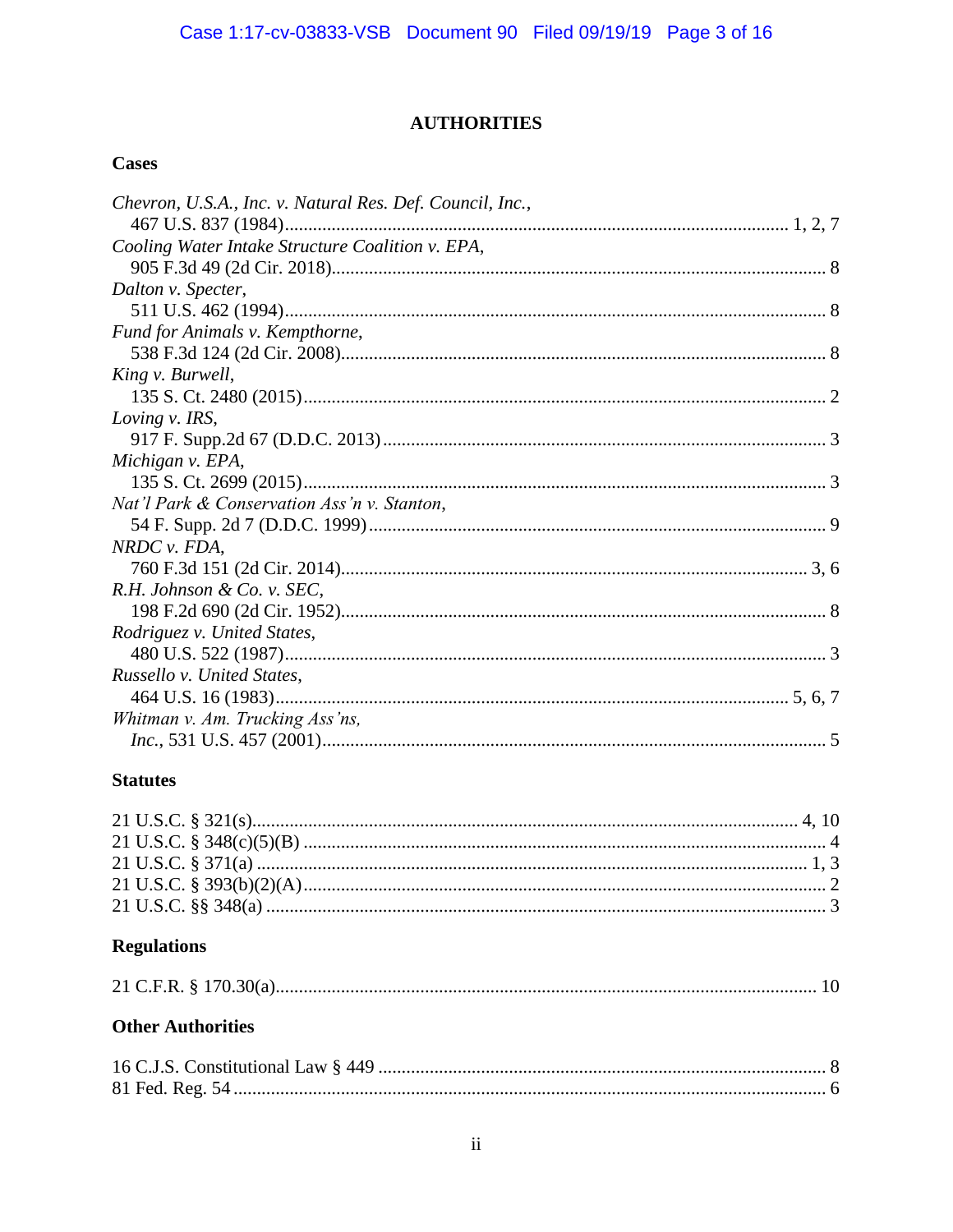#### Case 1:17-cv-03833-VSB Document 90 Filed 09/19/19 Page 4 of 16

Once again, Plaintiffs ask this Court to construe the Federal Food, Drug, and Cosmetic Act to require manufacturers to (1) notify the agency whenever manufacturers determine that a substance is generally recognized as safe for a particular use ("GRAS"), and (2) keep records supporting GRAS conclusions. But these requirements are not in the text of the FDCA, are not "implied" in the statutory scheme, and have not been imposed by FDA or any court in the six decades since the Food Additives Amendment was enacted. Because the Act is silent on these matters, FDA's reasonable decision to adopt voluntary notification and recordkeeping is entitled to deference under *Chevron, U.S.A., Inc. v. Natural Res. Def. Council, Inc.*, 467 U.S. 837 (1984).

Contrary to Plaintiffs' suggestion, FDA was justified in considering efficiency and its enforcement priorities when enacting the Rule. Congress expressly gave the agency power to promulgate regulations "for the efficient enforcement" of the FDCA. 21 U.S.C. § 371(a). Because the GRAS exception applies only to substances that are, by definition, generally recognized as safe, FDA's decision to adopt a voluntary notice regime with respect to these substances—allowing the agency some flexibility to deploy its limited staff, time, and funds to higher enforcement priorities—is reasonable and entitled to deference. The current rule also comports with a sixty-plus year history of agency, industry, and Congressional practice.

And contrary to plaintiffs' arguments, Pl. Opp. 6-11, the Rule is neither "unconstitutional" nor a "subdelegation." The GRAS Rule does not "subdelegate" any authority to manufacturers: the GRAS Rule does not give any conclusive legal effect—or, indeed, ascribe any legal significance whatsoever—to a manufacturer's GRAS conclusion. The Rule does not give manufacturers any power they would not have without the Rule.

Finally, the GRAS Rule's criteria governing GRAS conclusions are consistent with the FDCA and are neither arbitrary nor capricious. Each of Plaintiffs' arguments to the contrary rests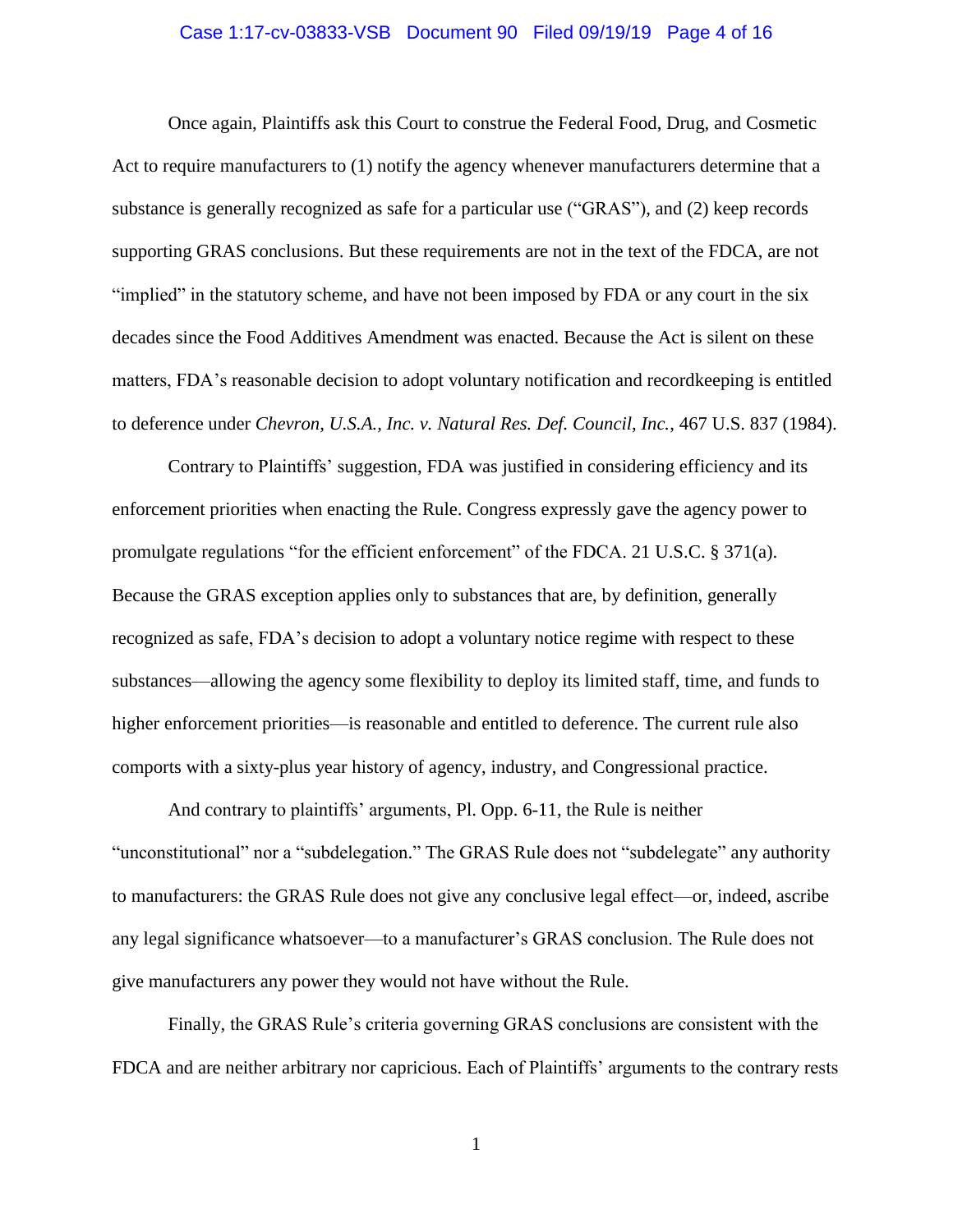#### Case 1:17-cv-03833-VSB Document 90 Filed 09/19/19 Page 5 of 16

on at least one of two false assumptions: (1) that manufacturers' GRAS conclusions are binding determinations of whether substances are GRAS, or (2) that FDA is obliged to impose requirements beyond those in the FDCA or to provide specific answers to any question on which the statute is silent. Because those predicates are incorrect, Plaintiffs' challenges have no merit.

### <span id="page-4-0"></span>**I. THE FDCA DOES NOT MANDATE NOTIFICATION OR RECORDKEEPING.**

Plaintiffs' opposition largely repeats their prior arguments that mandatory notification and recordkeeping are required under the FDCA under *Chevron* step one or, alternatively, under *Chevron* step two. Those arguments should be rejected.

#### **A.** *Chevron* **Step One**

<span id="page-4-1"></span>As the government's opening brief explained, the FDCA's text defines GRAS substances, but is wholly silent on the procedures that manufacturers or the FDA must use for identifying them. *See* Gov. Br. 10-12. Plaintiffs nonetheless argue that the FDCA unambiguously *implies* a requirement of mandatory notification and recordkeeping in "at least three" provisions not directly related to GRAS substances. Pl. Opp. at 13. But even considering the overall structure and purpose of the FDCA, *see* Pl. Opp. 12 (citing *King v. Burwell*, 135 S. Ct. 2480 (2015)), the general, broadly-worded statutory sections plaintiffs identify do not "directly [speak] to the precise question at issue" and demand the procedures Plaintiffs seek. *Chevron*, 467 U.S. at 842-43.

First, the statute setting forth FDA's basic mission does not establish an unambiguous requirement of mandatory notification and recordkeeping. It provides that FDA "shall . . . protect the public health by ensuring that . . . foods are, wholesome, sanitary, and properly labeled." 21 U.S.C. § 393(b)(2)(A). This language does not specify what *means* FDA shall employ to accomplish those ends. In other words, the language "does not compel the agency to use any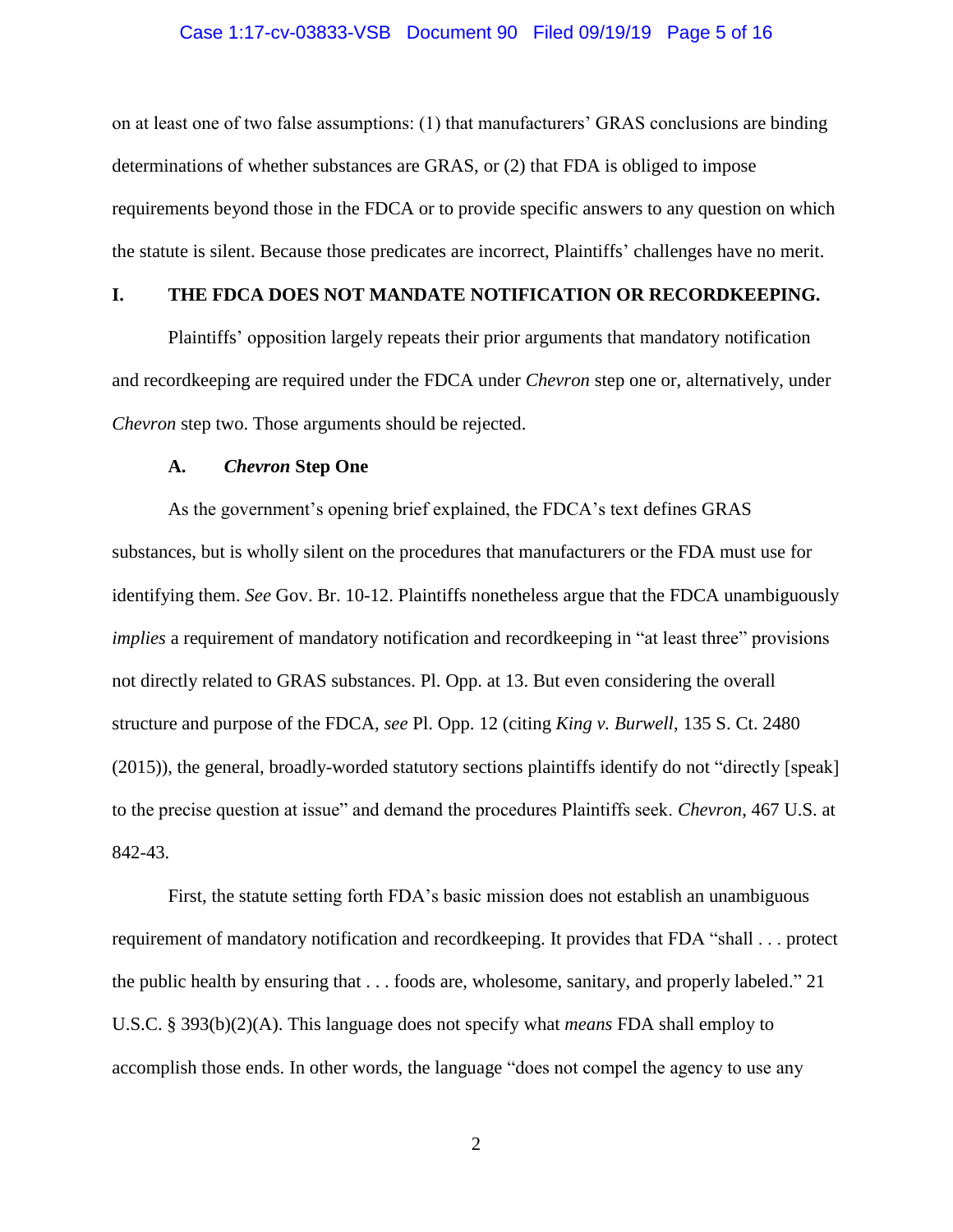#### Case 1:17-cv-03833-VSB Document 90 Filed 09/19/19 Page 6 of 16

particular method to attain" those goals. *NRDC v. FDA*, 760 F.3d 151, 178 (2d Cir. 2014). It certainly does not unambiguously require the specific procedures Plaintiffs propose, as would be required for Plaintiffs to prevail at *Chevron* step one.

Plaintiffs accuse FDA of "disregarding" § 393(b) "for efficiency's sake." Pl. Opp. at 13. But the government argues only that FDA may consider efficiency in deciding how best to pursue § 393(b)'s broadly worded mandate—which Congress has expressly permitted. *See* 21 U.S.C. § 371(a) (authorizing FDA to promulgate regulations "for the efficient enforcement" of the FDCA). As the Second Circuit recently noted, "'no legislation pursues its purposes at all costs … and it frustrates rather than effectuates legislative intent simplistically to assume that whatever furthers the statute's primary objective must be the law.'" *NRDC*, 760 F.3d at 178 (quoting *Rodriguez v. United States*, 480 U.S. 522, 525-26 (1987)). Indeed, it is a fundamental principle of administrative law that an agency normally may consider cost, efficiency, and priorities in deciding how to regulate. *See Michigan v. EPA*, 135 S. Ct. 2699, 2707-08 (2015). 2

Second, the GRAS Rule's system of voluntary notification and recordkeeping does not conflict with mandatory premarket review of "food additives." *See* Pl. Opp. 14-15. The FDCA provides that a "food additive" is not safe unless, among other things, FDA finds that it is safe under prescribed conditions of use. 21 U.S.C. §§ 348(a), (c). But this provision is inapplicable to GRAS substances, which are, by definition, not "food additives." *Id.* § 321(s). It thus does not address whether manufacturers must notify FDA and keep records of GRAS conclusions.

 $2$  Plaintiffs also dispute the agency's determination that voluntary notification would be more efficient than mandatory notification. That policy argument is irrelevant to *Chevron* step one. *See, e.g.*, *Loving v. IRS*, 917 F. Supp.2d 67, 79 (D.D.C. 2013). Defendants address it in the context of *Chevron* step two, *infra* I.B.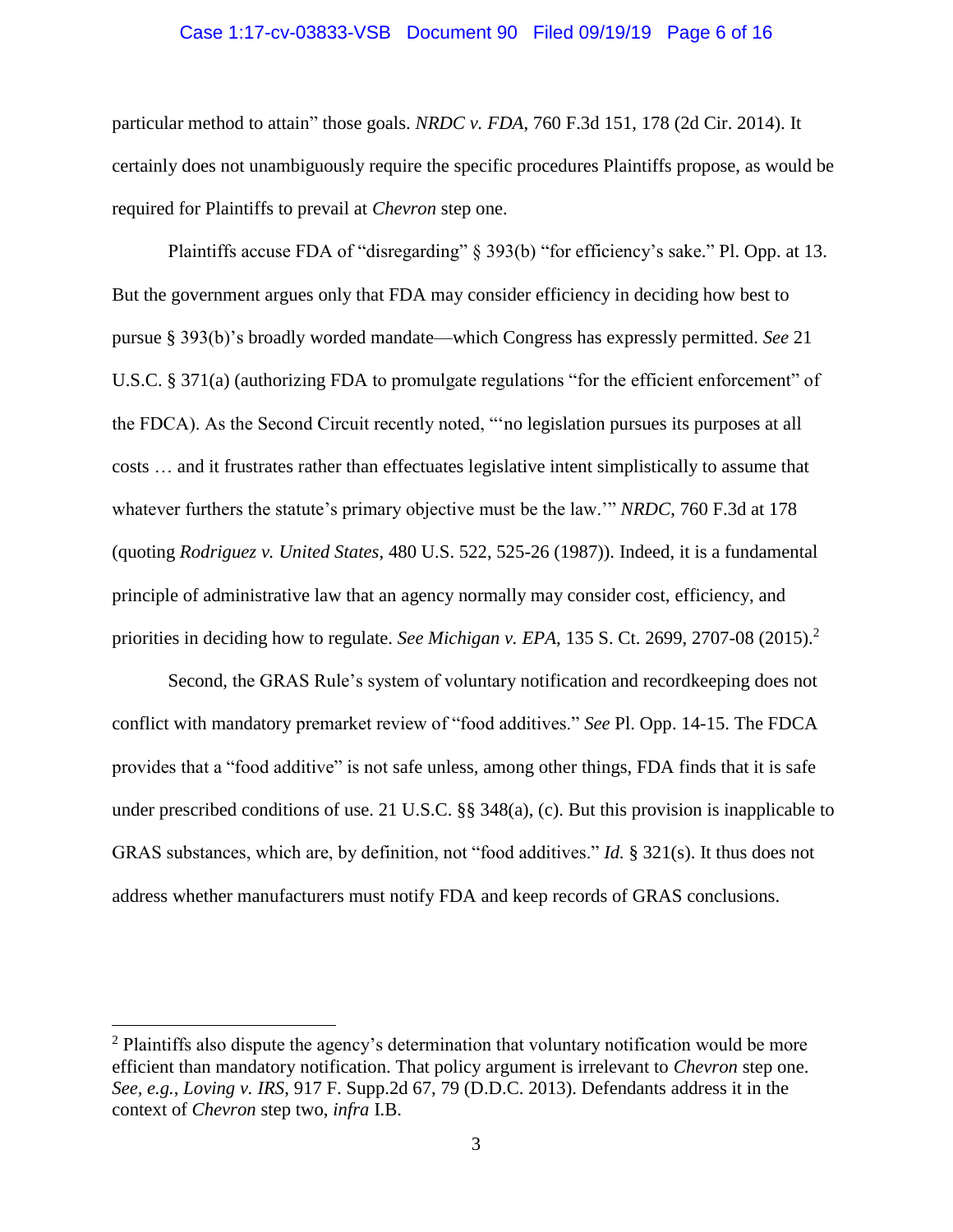#### Case 1:17-cv-03833-VSB Document 90 Filed 09/19/19 Page 7 of 16

Plaintiffs seek to avoid this clear reading by characterizing the GRAS Rule as "introducing a system in which FDA cannot independently evaluate whether a substance is GRAS or a food additive." Pl. Opp. at 15. But, as Plaintiffs admit, FDA's approval is not a prerequisite to obtaining GRAS status. *See* 21 U.S.C. § 321(s) (GRAS status is determined by the opinion of "experts qualified by scientific training and experience to evaluate" a substance's safety); Pl. Opp. at 2 (disclaiming any argument that FDA approval is required for GRAS status). In any event, the administrative record refutes the contention that FDA "cannot" independently assess GRAS status of substances under the GRAS Rule. Not only can FDA review the GRAS notices it receives, but it has—on multiple occasions—contested the GRAS status of substances for which no GRAS notice was submitted. AR 8649-56, 8662-66; Gov. Br. at 15  $\&$  n.11.<sup>3</sup>

Third, Plaintiffs' "cumulative effect" citation, Pl. Opp. 15-17, does not support their argument. The FDCA provides that, in considering whether to approve a "food additive," FDA must consider "the cumulative effect of such additive in the diet of man or animals, taking into account any chemically- or pharmacologically-related substance or substances in such diet." 21 U.S.C. § 348(c)(5)(B). But the question is not, as Plaintiffs would have it, whether FDA should "track new, science-based GRAS determinations." Pl. Opp. at 16. FDA does become aware of and track new GRAS conclusions, including through the voluntary GRAS notification process. The question is instead whether Congress has directed that, in pursuit of that task, FDA must

<sup>&</sup>lt;sup>3</sup> Plaintiffs dismiss these examples on the ground that enforcement came after the unapproved food additives were introduced into food. Pl. Opp. at 20. But since Plaintiffs do not contend that FDA is required to evaluate GRAS conclusions before manufacturers market substances, it is difficult to see how this distinction supports their argument. It is necessarily true that FDA cannot enforce the Act against violations that it does not know about, but that would be equally true under a system of mandatory notification: FDA would be unable to enforce the Act if it did not learn of a violation of the notification requirement or otherwise learn about an improper invocation of the GRAS exemption.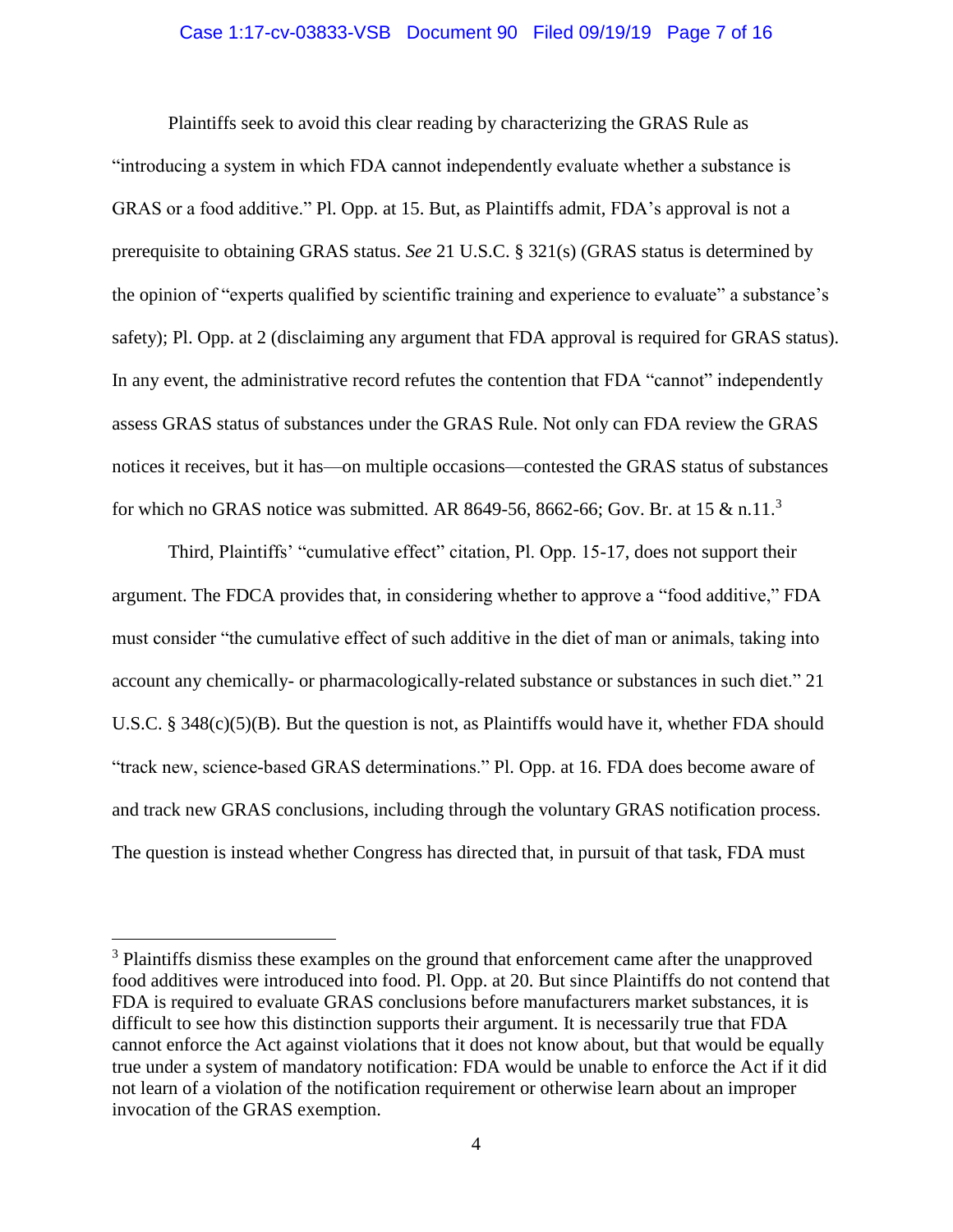#### Case 1:17-cv-03833-VSB Document 90 Filed 09/19/19 Page 8 of 16

impose mandatory notification and recordkeeping requirements on manufacturers who invoke the GRAS exemption. Congress has plainly not done so.

Plaintiffs argue that FDA's obligation to "tak[e] into account" related substances means notification of GRAS is mandatory. Pl. Opp. at 15-17. But that interpretation would be impose boundless duties on FDA, since it is not limited to information provided by manufacturers claiming the GRAS exemption. It would mean that if any information might be relevant to the cumulative effects analysis, FDA is not merely authorized but statutorily obligated to require anyone in possession of that information—whatever its nature, volume, source, or value—to provide it to FDA. By requiring FDA to "take into account" related substances, Congress did not impose such a significant information-sharing burden on the public. "Congress does not, one might say, hide elephants in mouseholes." *Whitman v. Am. Trucking Ass'ns, Inc.*, 531 U.S. 457, 489 (2001).

#### **B.** *Chevron* **Step Two**

<span id="page-7-0"></span>As the government explained in its opening brief, FDA reasonably exercised its rulemaking authority to fill the gap Congress left with a voluntary, rather than mandatory, system of notification and recordkeeping. Gov. Br. at 12-17. Plaintiffs' arguments to the contrary are without merit.

First, as the statutory requirement for premarket approval of "food additives" shows, Congress knows how to require premarket FDA engagement when it so intends. The lack of any similar provision requiring premarket notification for GRAS substances indicates that Congress imposed no such requirement. *Russello v. United States*, 464 U.S. 16, 23 (1983); Gov. Br. at 12- 13. Plaintiffs miss the point when they emphasize that they urge only premarket notification, not premarket review. Pl. Opp. at 18. Whatever the specific premarket FDA engagement Plaintiffs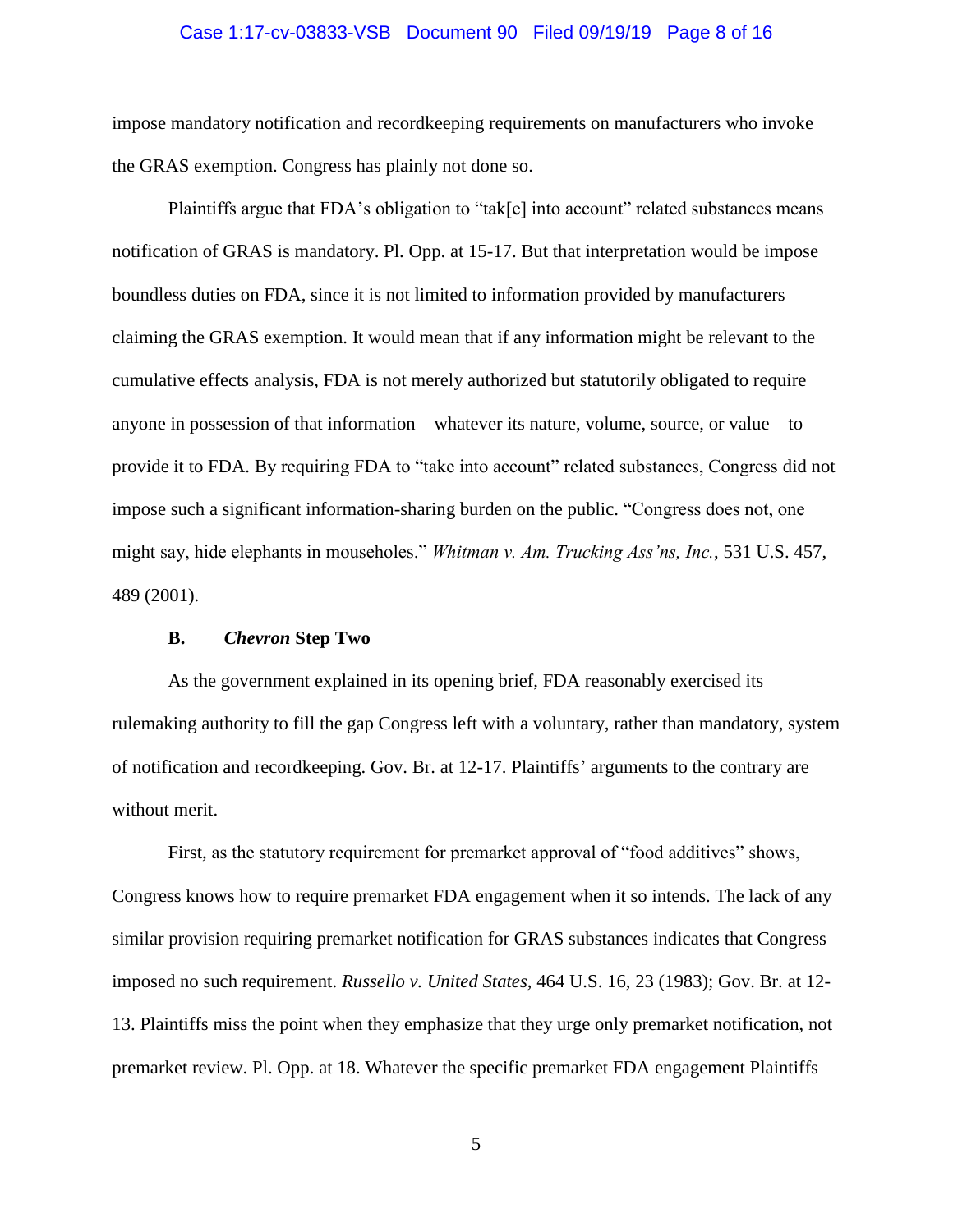#### Case 1:17-cv-03833-VSB Document 90 Filed 09/19/19 Page 9 of 16

demand, it was reasonable for FDA to infer that Congress did not intend to require premarket engagement through silence in the GRAS context when it expressly required FDA premarket engagement in the "food additives" context.

Second, FDA reasonably determined that voluntary notification was a more efficient way to enforce the FDCA than either the pre-existing affirmation petition process or mandatory notification for two reasons. Voluntary GRAS notices would improve upon the existing (also voluntary) GRAS affirmation process by simplifying the process and incentivizing manufacturers to provide information to FDA—a finding supported by the fact that GRAS notices increased after FDA instituted the interim policy; and additionally, mandatory submissions would increase the volume of submissions FDA would need to review, consuming resources that could be better directed toward evaluating higher-priority substances. 81 Fed. Reg. 54,960, at 54, 964, 54,979; Gov. Br. at 13. Plaintiffs' responses are unpersuasive. They argue that FDA would receive more information through mandatory notices, but their only response to FDA's concern about the burden of reviewing that increased amount of information is to say that "threats to public health certainly must trump efficiency." Pl. Opp. at 19. But FDA's point is that the inefficiency of having to review increased submissions would hinder the protection of public health by diverting agency resources from higher public health priorities. The decision about how to structure enforcement priorities is entitled to great deference, *see NRDC*, 760 F.3d at 170- 71, and Plaintiffs offer no reason and point to no evidence in the administrative record to justify setting aside the agency's judgment.

Third, under the GRAS Rule, FDA can and does enforce the FDCA against manufacturers who improperly claim the GRAS exemption. Gov. Br. at 15 & n.11; *id*. at 23 (citing examples). Plaintiffs contend that it is "impermissible" to construe the FDCA to allow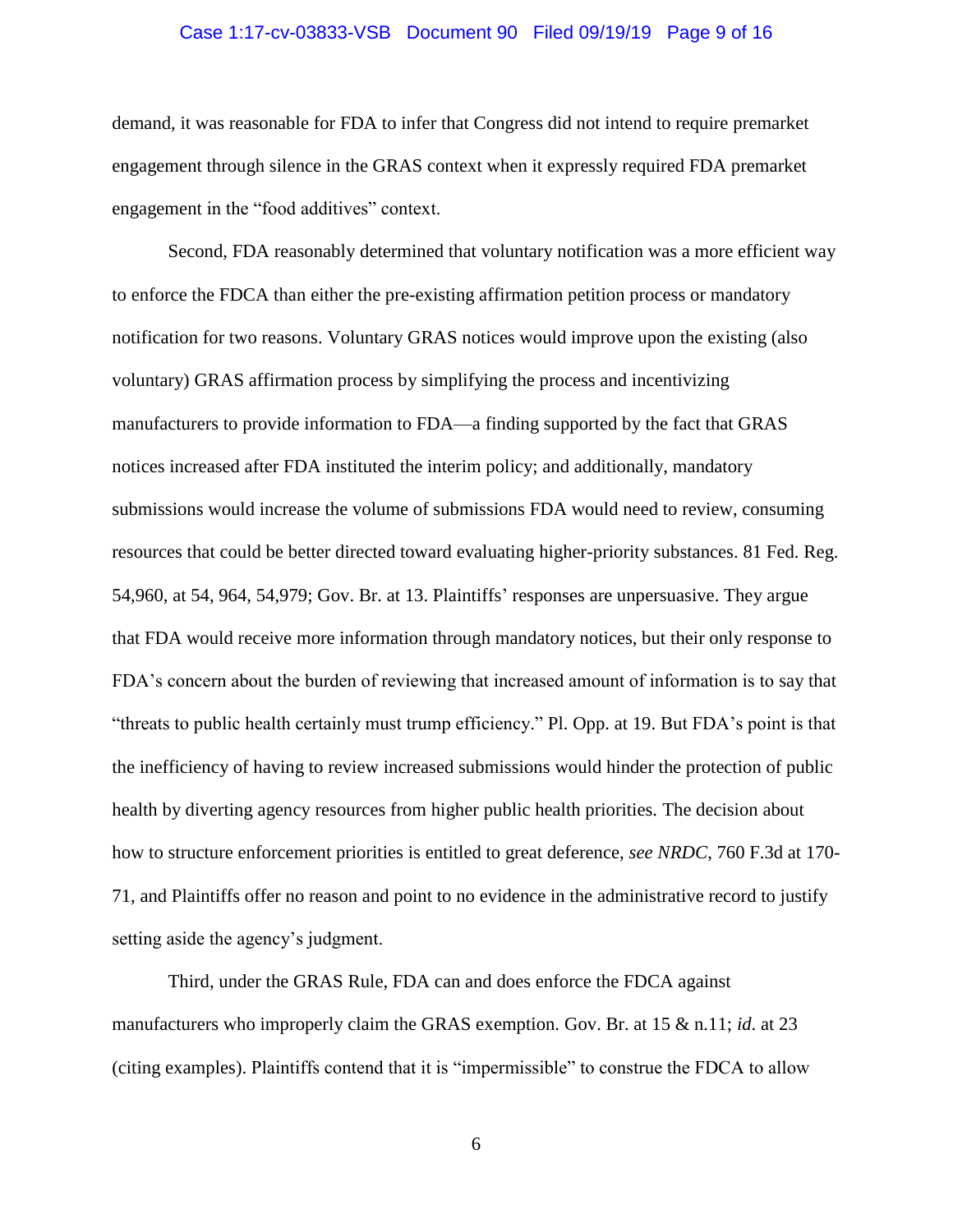#### Case 1:17-cv-03833-VSB Document 90 Filed 09/19/19 Page 10 of 16

FDA to rely on such enforcement rather than mandatory notice, because the FDCA purportedly requires premarket approval for food additives to address problems inherent in post-violation enforcement. *Id.* at 19-20. But, as explained above, Congress expressly carved GRAS substances out of the premarket FDA notice and approval regime that applies to "food additives." FDA's decision not to create a parallel premarket regime for GRAS substances out of whole cloth when Congress declined to direct that action cannot be an unreasonable reading of the statute.

Fourth, in filling the statutory gap with a voluntary, rather than mandatory, system, the GRAS Rule is consistent with past practice dating back to the enactment of the Food Additives Amendment—a practice Congress has never changed. Plaintiffs do not dispute that FDA has never imposed mandatory notification and recordkeeping requirements. Nor do they deny that Congress has never directed the agency to change its longstanding practice. Instead, they dismiss this history on the ground that Congress has never even considered directing the agency to require notification and recordkeeping. Pl. Opp. at 21. But this hardly rebuts FDA's argument. In *Chevron* itself, the Court found that an agency's longstanding view that a statutory term was flexible was permissible, in part because "Congress has never indicated any disapproval" of the agency's longstanding view. 467 U.S. at 864. Congress's silence certainly cannot be taken as *disapproval* of FDA's longstanding practice, which would be the only relevant consideration at *Chevron*'s second step. Given the statutory silence and FDA's consistent practice over sixty years of not requiring notification and recordkeeping, Plaintiffs have failed to show that FDA's gap-filling is unreasonable.

#### <span id="page-9-0"></span>**II. ALLOWING VOLUNTARY NOTIFICATION DOES NOT SUBDELEGATE FDA'S AUTHORITY TO MANUFACTURERS.**

As Defendants explained in their opening brief, Plaintiffs' purportedly constitutional challenge to voluntary notification as unauthorized subdelegation fails both because it is not a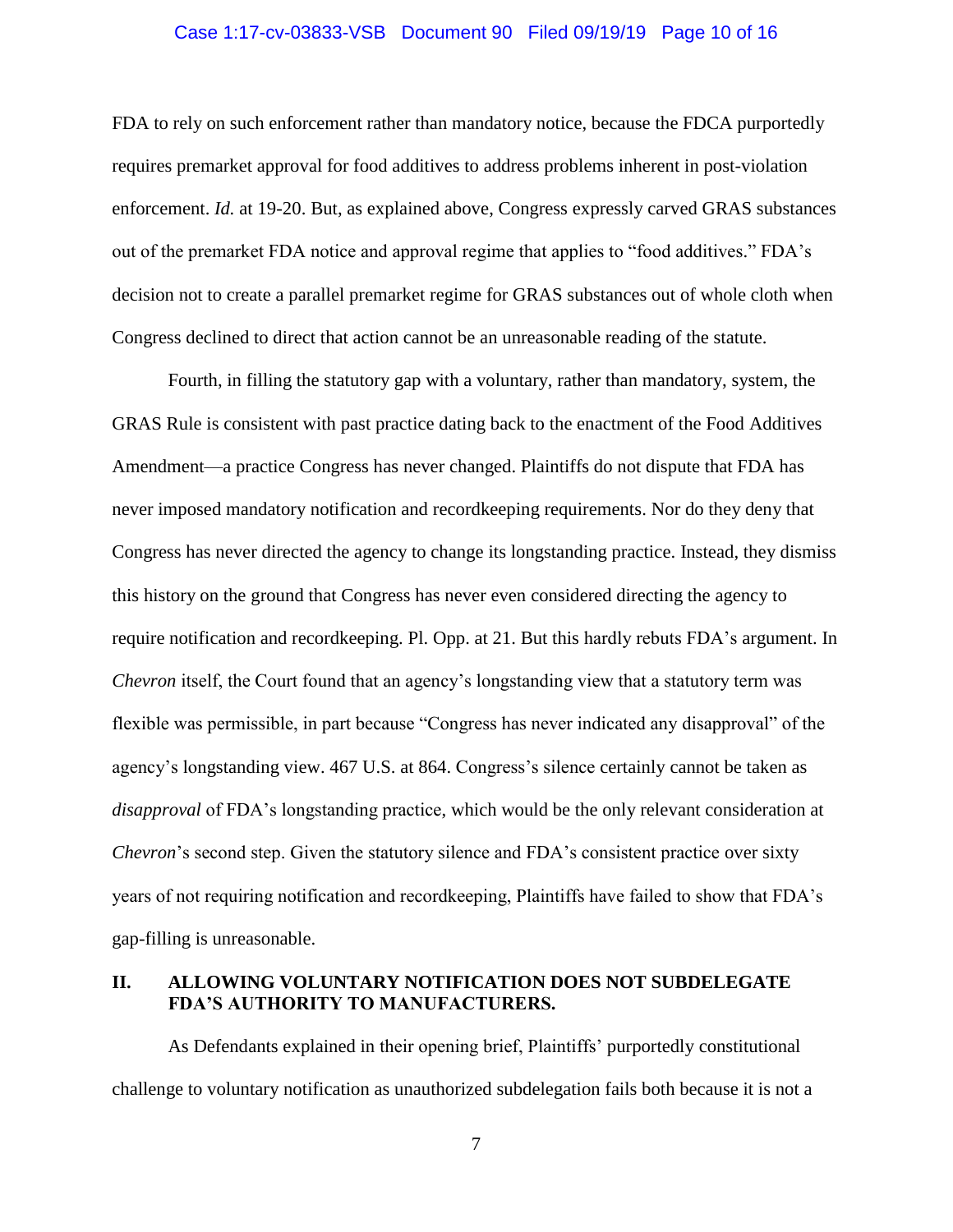#### Case 1:17-cv-03833-VSB Document 90 Filed 09/19/19 Page 11 of 16

constitutional claim, and because the GRAS Rule does not give any authority to private manufacturers. Gov. Br. at 17-20. Plaintiffs' opposition fails to show otherwise.

Plaintiffs' "unconstitutional subdelegation" claim boils down to a contention that the agency has acted outside of its statutory authority by allegedly subdelegating authority to private manufacturers. *See* Pl. Opp. at 6 (admitting that Congress can authorize subdelegation but arguing it has not done so here). But a claim of *ultra vires* agency action does not itself establish a constitutional violation. *Dalton v. Specter*, 511 U.S. 462, 472 (1994).

Indeed, the Second Circuit has uniformly treated subdelegation claims as statutory rather than constitutional issues. Gov. Br. at 18. In response, Plaintiffs point to *R.H. Johnson & Co. v. SEC*, 198 F.2d 690 (2d Cir. 1952). But that case addressed a claim not of agency subdelegation of statutory authority, but Congress' delegation of its legislative authority. *Id.* at 695 (holding that Congress's enactment of the Securities Exchange Act of 1934 did not "unconstitutionally delegate<sup>[]</sup> power to" a private organization). Plaintiffs, however, do not invoke the Article I nondelegation doctrine in this case, nor is it plausibly applicable. *See* Gov. Br. at 17. The Court should address Plaintiffs' subdelegation claim as *Fund for Animals v. Kempthorne*, 538 F.3d 124 (2d Cir. 2008) and *Cooling Water Intake Structure Coalition v. EPA*, 905 F.3d 49 (2d Cir. 2018), did—as a question of Congress's intent. 4

But regardless of how it is framed, Plaintiffs' subdelegation claim fails for a basic reason: the GRAS Rule does not subdelegate agency authority. Nothing in the GRAS Rule gives private parties the power to decide for FDA, the courts, or anyone else whether a substance is GRAS for

<sup>&</sup>lt;sup>4</sup> Plaintiffs also cite generally to a section of the Corpus Juris Secondum that relies entirely on inapposite state-court cases that do not address the federal Constitution. Pl. Opp. at 10 (citing 16 C.J.S. Constitutional Law § 449). Whatever the rule in various states, a claim that a federal agency has done something Congress has not authorized it to do is distinct from a claim that the agency has violated the Constitution. *See Dalton*, 511 U.S. at 472.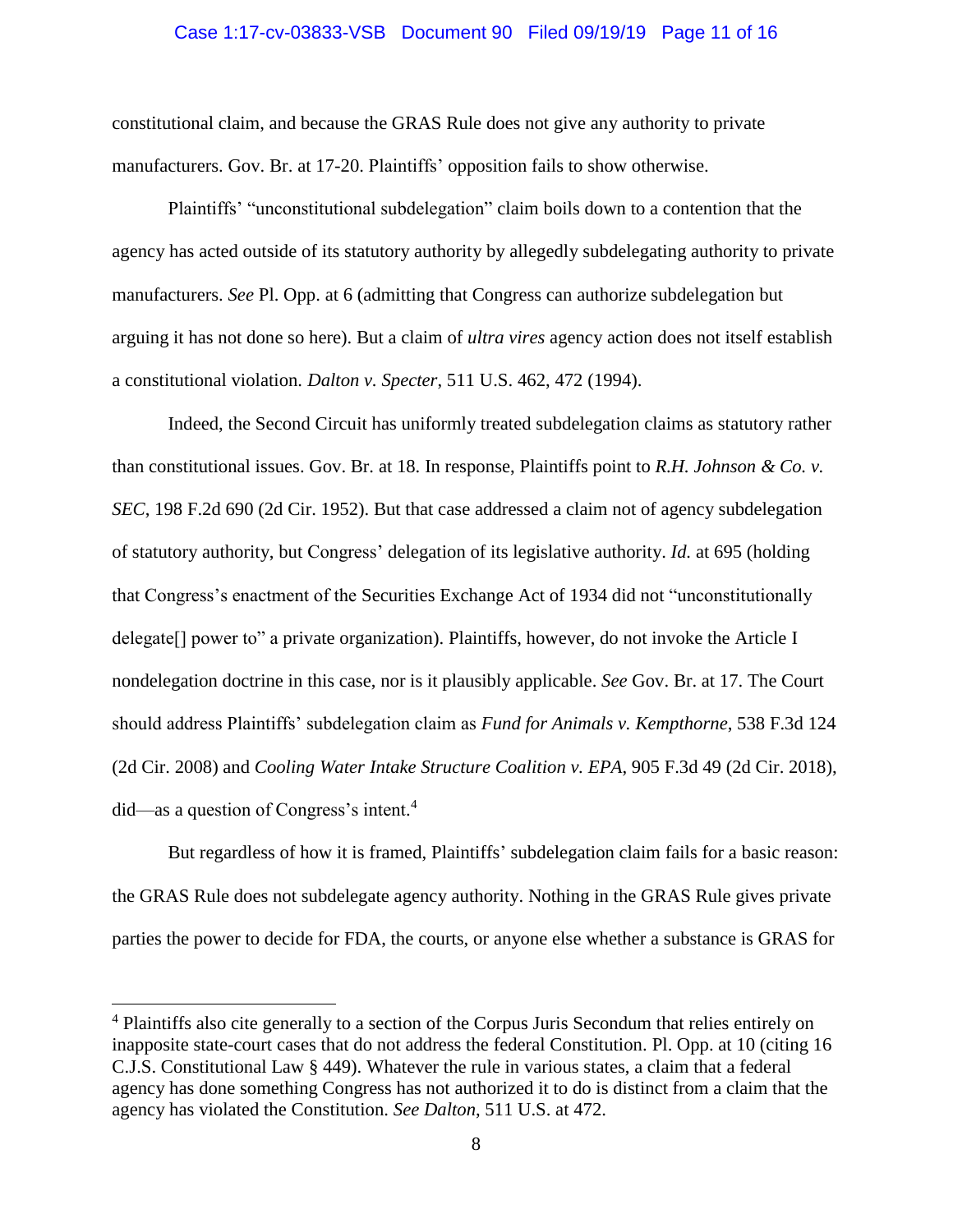#### Case 1:17-cv-03833-VSB Document 90 Filed 09/19/19 Page 12 of 16

a particular use. If FDA had promulgated no rule at all, manufacturers would have the same option they have now: to act without notifying FDA and assume the risk of enforcement if FDA later determines that they violated the law. The Rule provides them no additional authority.

Plaintiffs cite no case holding that such an arrangement constitutes a "subdelegation" of authority. *Fund for Animals* does not, as they suggest, stand for the proposition that an agency "subdelegates" its authority to "police the boundary" between what is legal and what is illegal whenever it relies on post-violation enforcement, rather than mandatory pre-violation notification, to address violations. *See* Pl. Opp. 8 (arguing that FDA subdelegated "'almost the entire determination' of whether a substance is safe to add to food" because "any enforcement necessarily would come after a violation has occurred"). Neither the Second Circuit nor any other court has adopted that wholly implausible and unsupported rule. If accepted, it would undermine hundreds if not thousands of regulatory enforcement schemes, including in the areas of health and safety, that rely upon the imposition of penalties or other sanctions following the violation of a regulatory requirement.<sup>5</sup>

#### <span id="page-11-0"></span>**III. THE GRAS CRITERIA SHOULD BE UPHELD.**

 $\overline{a}$ 

As the government previously explained, Plaintiffs can prevail on their challenge to the Final Rule's GRAS criteria only if they show that the FDCA precludes those criteria or that the criteria embody an unreasonable or impermissible interpretation of the FDCA. Gov. Br. at 20.

<sup>5</sup> On pages 8 and 9, Plaintiffs quote a sentence from a case that *Fund for Animals* cited, *Nat'l Park & Conservation Ass'n v. Stanton*, 54 F. Supp. 2d 7 (D.D.C. 1999), that reads in full: "The relevant inquiry in this case therefore becomes whether, in delegating its responsibility to the Council to administer the Niobrara, NPS retained sufficient final reviewing authority over Council actions to prevent a violation of the unlawful delegation doctrine." *Id.* at 19. But in the phrase "to prevent a violation," which Plaintiffs italicize, the "violation" that was being "prevented" was the agency's potential violation of the legal delegation doctrine, not a private party's violating the underlying law. In any event, the Second Circuit did not quote that sentence from *Stanton*, a non-binding decision of another district court.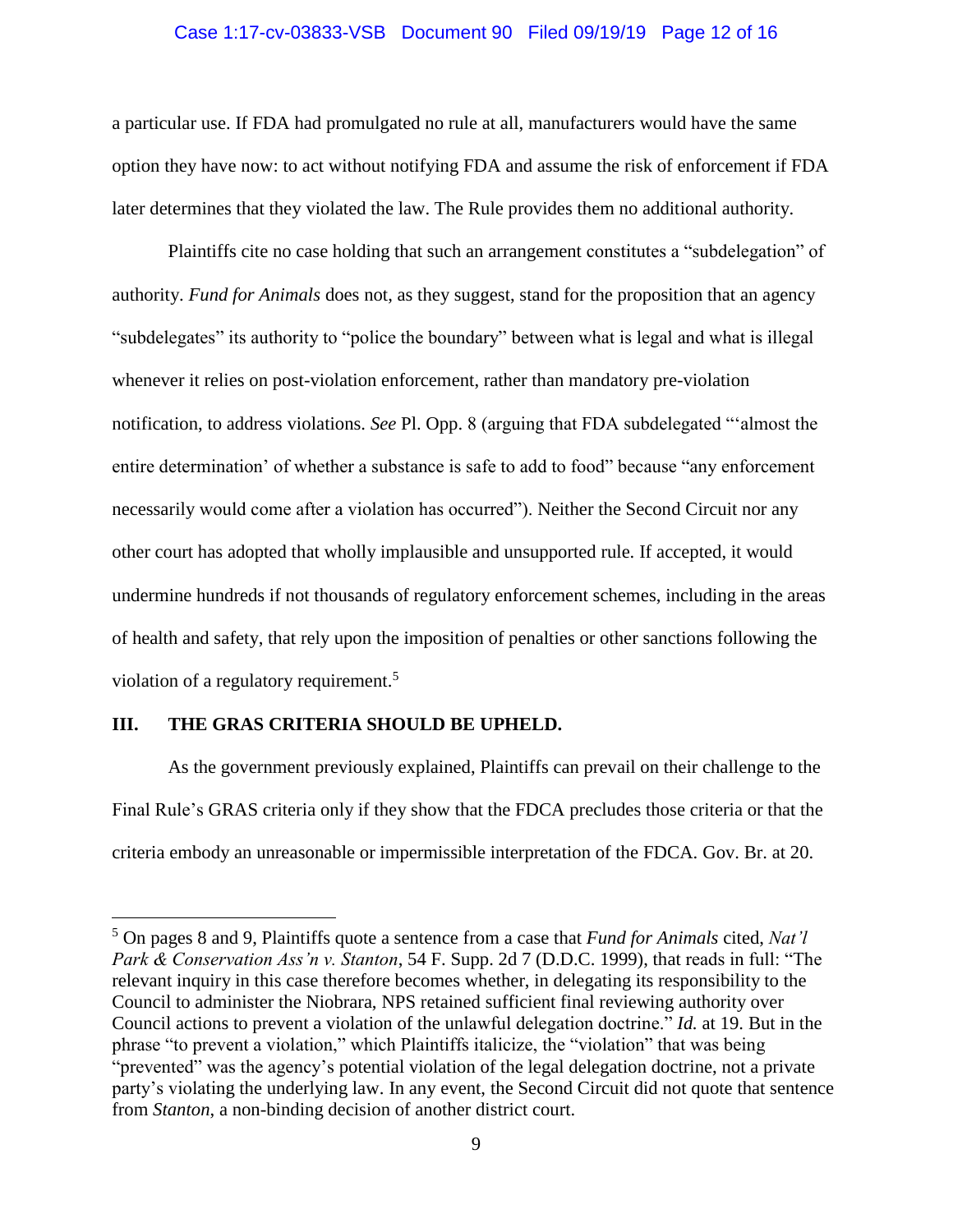#### Case 1:17-cv-03833-VSB Document 90 Filed 09/19/19 Page 13 of 16

Plaintiffs fail to make either showing. Instead, for each challenged criterion, Plaintiffs either misinterpret the criterion as authorizing manufacturers to violate the FDCA, assume incorrectly that FDA is required to supplement the FDCA's GRAS exemption with additional requirements or specificity, or both.

First, Plaintiffs argue that the GRAS Rule's lack of a blanket prohibition on the use of unpublished materials to support GRAS conclusions is "inconsistent with FDA's own conclusion that published material is more likely to be objective, credible, and generally known." Pl. Opp. at 23. But the FDCA contains no blanket prohibition on the use of unpublished material. Rather, it requires general recognition of safety, 21 U.S.C. § 321(s), which FDA reasonably interpreted to require (1) common knowledge throughout the scientific community, (2) reliance on "generally available and accepted" data, and (3) the same "quantity and quality" of scientific evidence as is required for "food additives." 21 C.F.R. § 170.30(a), (b). FDA's decision not to impose an extrastatutory, absolute prohibition on the use of unpublished material is not "inconsistent" with its view that published material is "more likely" to meet these standards. That published material is "more likely" to meet these standards does not mean that unpublished material can never meet them. In addition, the GRAS rule does not affirm the GRAS status of a substance merely because a manufacturer relying on unpublished evidence has claimed it. If a manufacturer relies on inadequate evidence—whether published or unpublished—to support a GRAS conclusion, that manufacturer is subject to enforcement.

Second, the GRAS Rule is not arbitrary and capricious for "failure to protect" against conflicts of interest. Pl. Opp. at 23. The GRAS Rule is consistent with the FDCA, which is silent on this question. The Rule requires general recognition of safety "throughout the scientific community," not merely among a select group of experts. Plaintiffs respond that this "does not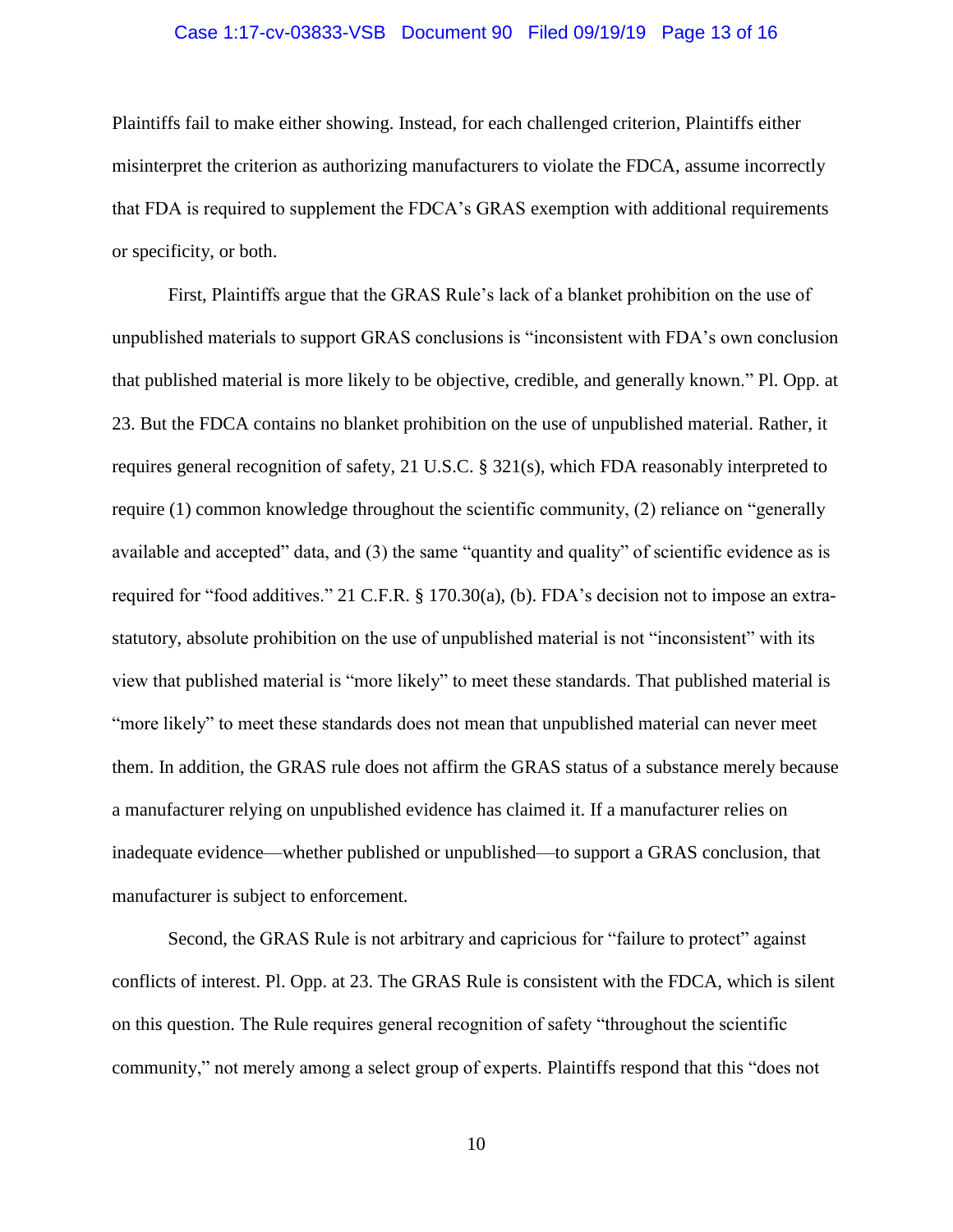#### Case 1:17-cv-03833-VSB Document 90 Filed 09/19/19 Page 14 of 16

require manufacturers to consult unbiased experts before reaching safety conclusions." Pl. Opp. at 23 (emphasis omitted). But this response assumes that the GRAS Rule somehow ratifies such biased safety conclusions. It does not. If a manufacturer consults only biased experts, then those experts' opinions likely will not be shared "throughout the scientific community." And if the manufacturer utilized the GRAS exemption for substances that are not generally recognized as safe "throughout the scientific community," it will have violated the law and will be subject to enforcement action.

Third, contrary to Plaintiffs' argument, there is no "loophole" allowing manufacturers "to determine a substance to be 'generally recognized as safe' after FDA raises safety concerns about that substance. Pl. Opp. at 24. Plaintiffs apparently refer to the fact that the GRAS Rule permits a manufacturer to withdraw a GRAS notice before FDA has finished evaluating it. 81 Fed. Reg. at 55,015. It does not follow from this that the manufacturer can lawfully treat the substance as GRAS, regardless of whether it is. If a manufacturer withdraws a GRAS notice and proceeds to treat the substance as GRAS, FDA may enforce the statute against that manufacturer or product if it determines that the substance is not GRAS. *See* Gov. Br. at 23.

Fourth, Plaintiffs argue that the GRAS Rule "fails to constrain manufacturers from issuing GRAS determinations under circumstances that *FDA itself* would consider inappropriate." Pl. Opp. at 24. Once again, this argument assumes—without any support in the FDCA or GRAS Rule—that a manufacturer's conclusion that a substance is GRAS means that the substance *is* GRAS. It does not. As FDA explained in promulgating the Final Rule, a novel or newly synthesized substance typically will not be generally recognized as safe. 81 Fed. Reg. at 54,976. As with reliance on unpublished material, it does not follow that FDA was required to replace the "generally recognized as safe" standard with a blanket "no novel or newly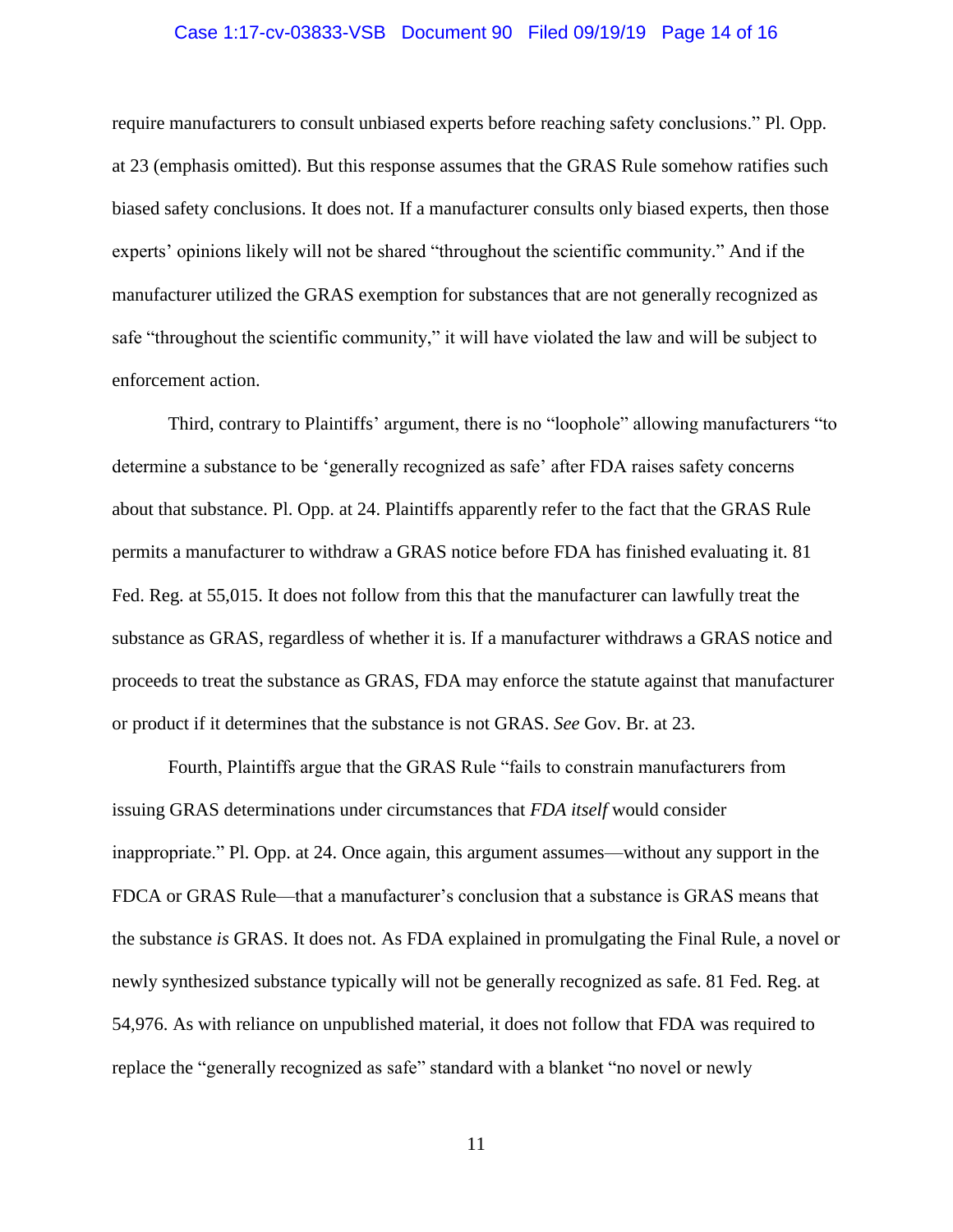#### Case 1:17-cv-03833-VSB Document 90 Filed 09/19/19 Page 15 of 16

synthesized substances" standard. To repeat: If FDA determines that a manufacturer has utilized the exemption for a novel or newly synthesized substance that is not actually GRAS, then it can bring an enforcement action.

Fifth, the GRAS Rule does not conflict with the FDCA on the subject of carcinogenic substances. Like the FDCA itself, the Rule does not expressly say anything about whether carcinogenic substances can be GRAS. The GRAS Rule's silence on this issue does not somehow put it into conflict with the FDCA's equal silence. As there is no requirement in the FDCA that FDA address this issue through rulemaking, the GRAS Rule's silence on carcinogenic substances is not a basis for setting it aside.

#### **CONCLUSION**

For the reasons set forth above and in Defendants' Opposition and Cross-Motion for Summary Judgment, this Court should grant Defendants' Cross-Motion for Summary Judgment and deny Plaintiffs' Motion.

Dated: September 19, 2019 Respectfully submitted,

GEOFFREY BERMAN United States Attorney

By: */s/ Peter Aronoff*  PETER ARONOFF 86 Chambers Street, 3rd Floor New York, New York 10007 Telephone: (212) 637-2793 Facsimile: (212) 637-2717 Peter.aronoff@doj.gov

Of Counsel:

ROBERT P. CHARROW General Counsel